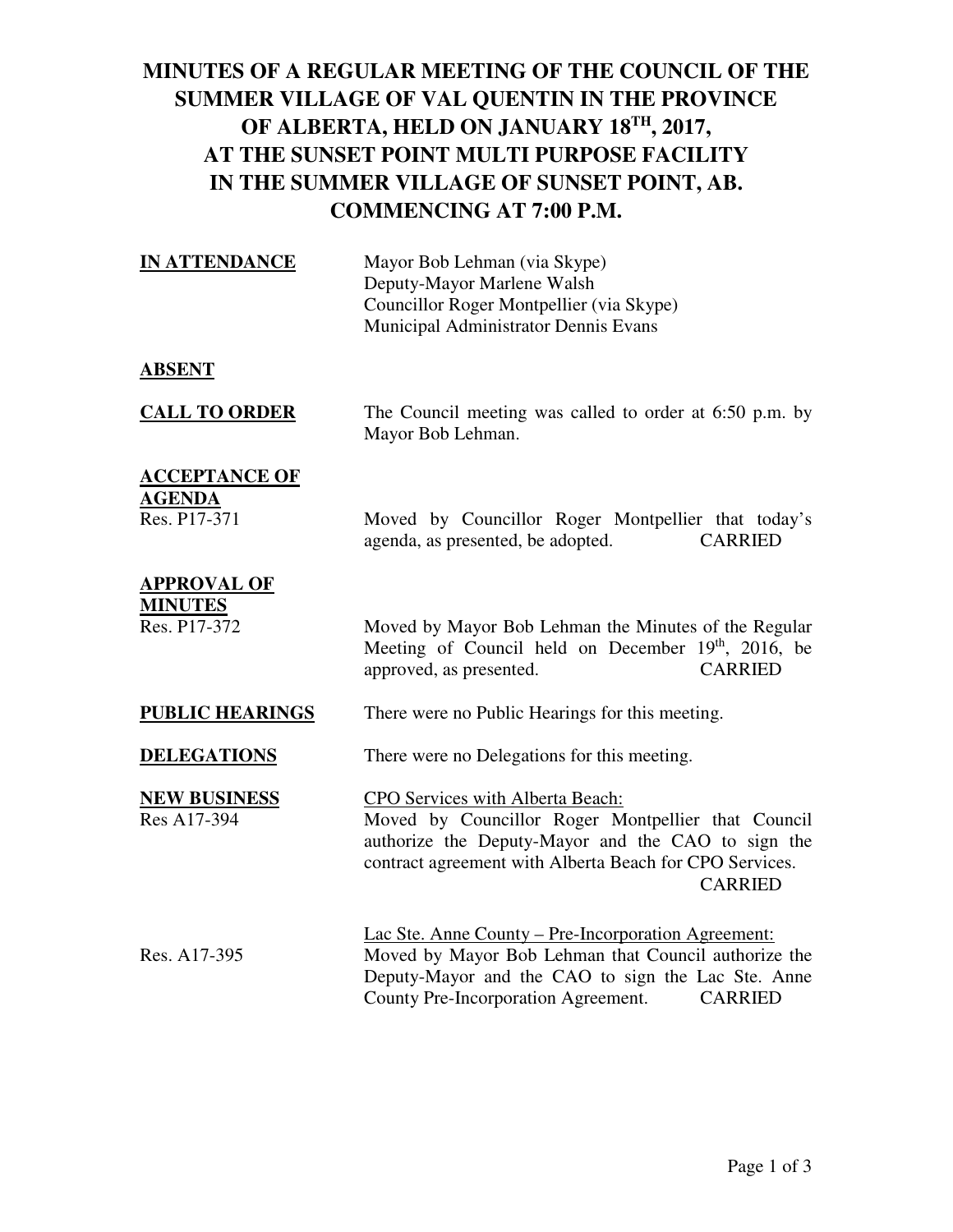## **MINUTES OF A REGULAR MEETING OF THE COUNCIL OF THE SUMMER VILLAGE OF VAL QUENTIN IN THE PROVINCE OF ALBERTA, HELD ON JANUARY 18TH, 2017, AT THE SUNSET POINT MULTI PURPOSE FACILITY IN THE SUMMER VILLAGE OF SUNSET POINT, AB. COMMENCING AT 7:00 P.M.**

|                                      | <b>Alberta Summer Villages Association:</b><br>Administration advised Council that the ASVA is looking<br>for feedback regarding the proposed Fire Bylaw. Council<br>will prepare feedback.                                                                         |
|--------------------------------------|---------------------------------------------------------------------------------------------------------------------------------------------------------------------------------------------------------------------------------------------------------------------|
|                                      | <b>Onoway Regional Fire Service:</b><br>Administration updated Council of the extra charges that<br>will be billed out to the Village for legal cost etc.                                                                                                           |
|                                      | Development Officer:<br>Council reviewed the status of the Development Officer.<br>Council accepted the resignation of Karen Kormos and<br>asked administration to invite the new applicant to the next<br>Council meeting for an interview.                        |
| <b>BYLAWS &amp; POLICIES</b>         | There were no Bylaws or Policies for this meeting.                                                                                                                                                                                                                  |
| <b>FINANCIAL</b>                     | <b>Financial Reports for December:</b><br>Municipal Administrator Dennis Evans presented<br>to<br>Council the December interim financial statements as<br>follows;<br>Revenue & Expenditure Statement YTD.<br>Balance Sheet as of the end of December.<br>$\bullet$ |
| Res. P17-373                         | Cash Disbursement Journal for December.<br>$\bullet$<br>Bank Reconciliations for December.<br>Moved by Mayor Bob Lehman that the interim Financial<br>Statements for December, as presented, be accepted for<br>information.<br><b>CARRIED</b>                      |
| <b>CORRESPONDENCE</b>                | There was no Correspondence for this meeting.                                                                                                                                                                                                                       |
| <b>COUNCILLORS</b><br><b>REPORTS</b> | Mayor Bob Lehman:<br>Mayor Lehman had no meetings to report on.                                                                                                                                                                                                     |
|                                      | Deputy-Mayor Marlene Walsh:<br>Deputy-Mayor Walsh reported on the Alberta Beach                                                                                                                                                                                     |

Library meeting she attended.